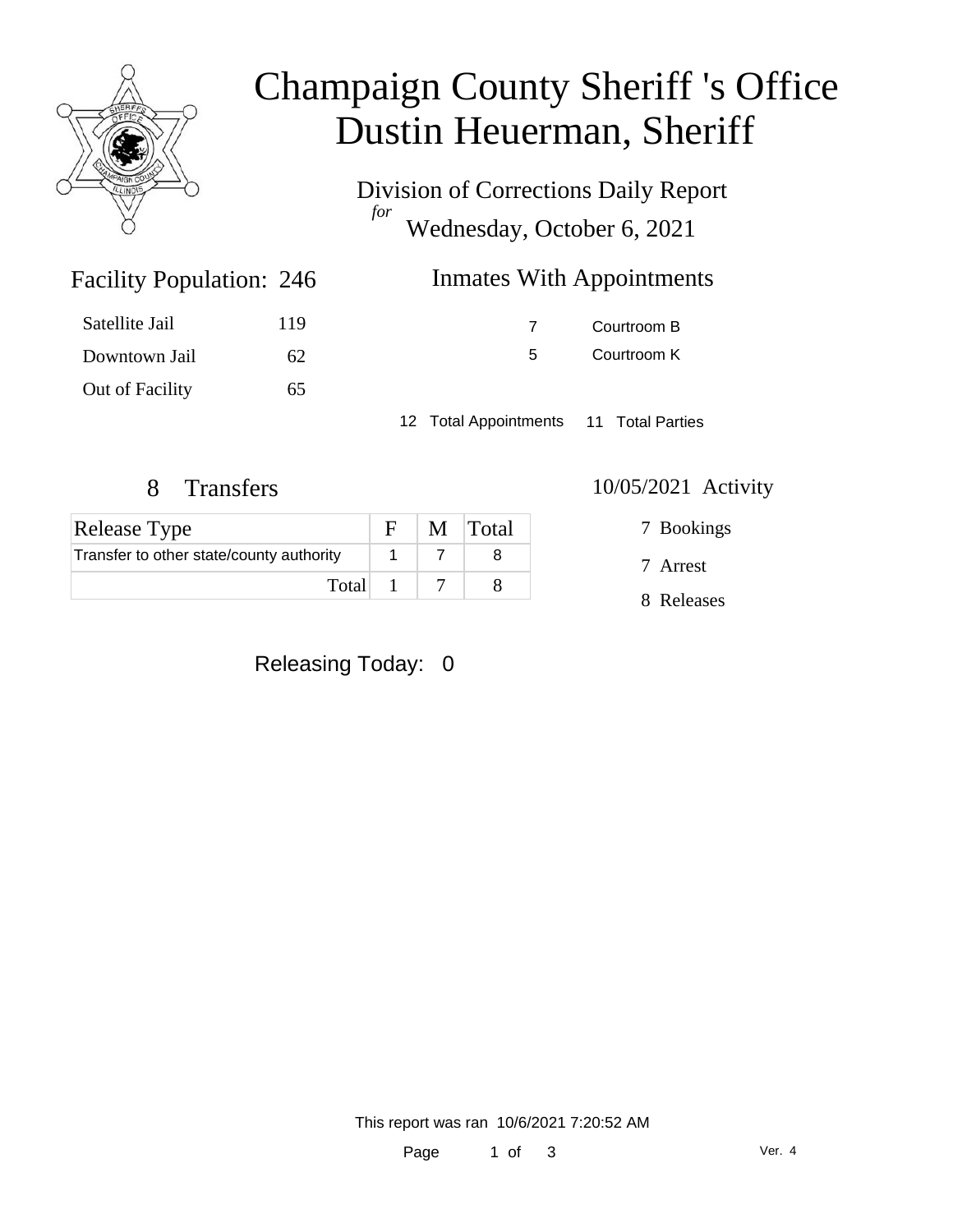

# Champaign County Sheriff 's Office Dustin Heuerman, Sheriff

Division of Corrections Daily Report *for* Wednesday, October 6, 2021

#### Custody Status Count

- Electronic Home Dentention 19
	- Felony Arraignment 6
		- Felony Other 3
	- Felony Pre-Sentence 7
		- Felony Pre-Trial 166
	- Felony Pre-Trial DUI 3
	- Felony Sentenced CCSO 3
	- Felony Sentenced IDOC 15
		- Hold Other<sub>2</sub>
	- Misdemeanor Arraignment 3
		- Misdemeanor Pre-Trial 3
			- Petition to Revoke 4
			- Remanded to DHS 12
				- Total 246

This report was ran 10/6/2021 7:20:52 AM